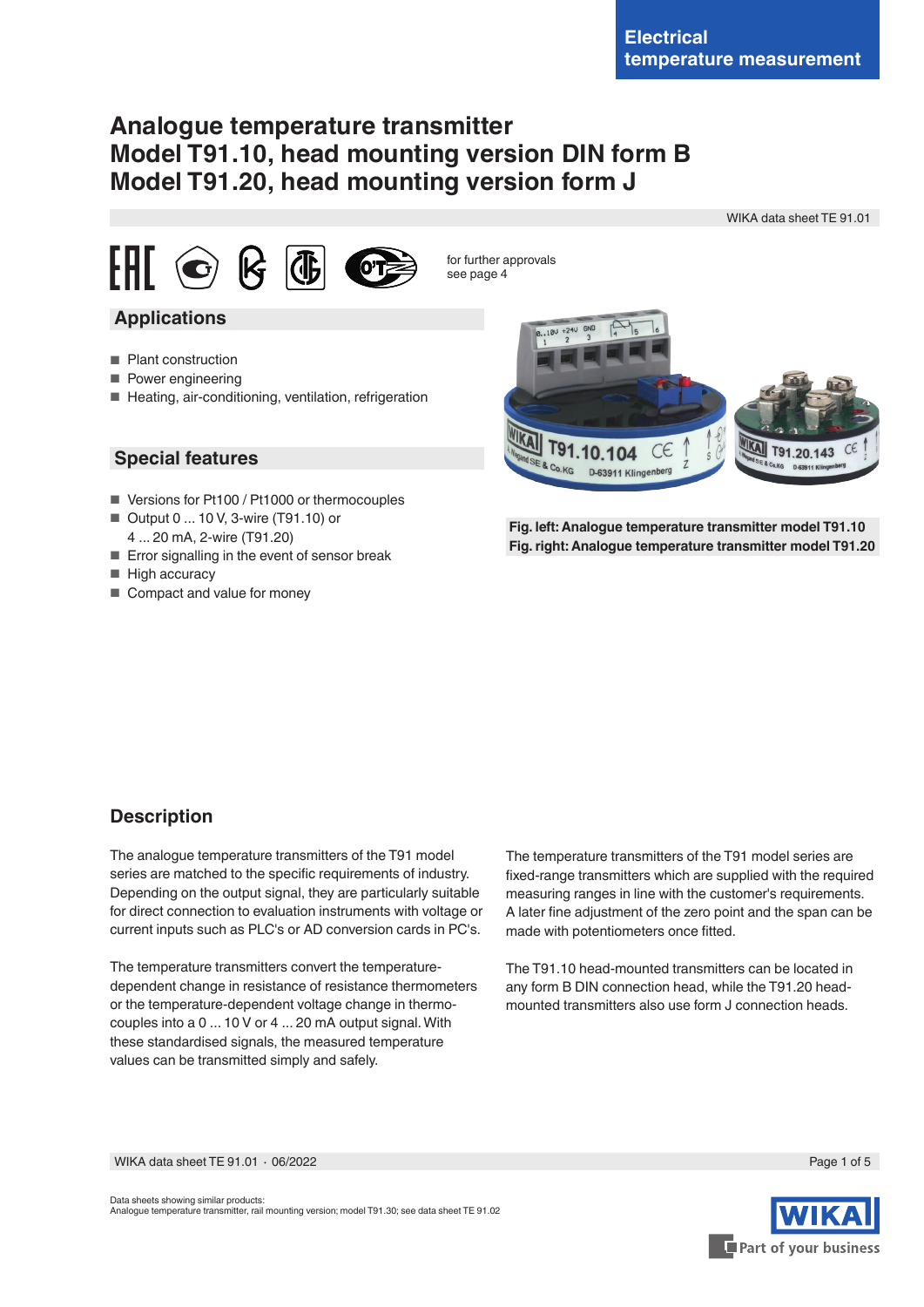# **Specifications**

| <b>Specifications</b>                                                            | <b>Model T91.10</b>                                                                     |                                            |                                                         | <b>Model T91.20</b>                           |                                     |
|----------------------------------------------------------------------------------|-----------------------------------------------------------------------------------------|--------------------------------------------|---------------------------------------------------------|-----------------------------------------------|-------------------------------------|
|                                                                                  | 102                                                                                     | 104                                        | 424                                                     | 141                                           | 143                                 |
| Input                                                                            | Thermocouples<br>IEC 60751<br>K, J(L), T(U)                                             | Pt100/Pt1000<br>IEC 60751<br>$2 - 3$ -wire | Pt100/Pt1000<br>IEC 60751<br>2-wire                     | Thermocouples<br>IEC 60751<br>K, J(L), T(U)   | Pt100/Pt1000<br>IEC 60751<br>2-wire |
| Minimum span                                                                     | 200 K                                                                                   | 20 K                                       | 50 K                                                    | 200 K                                         | 20K                                 |
| Maximum span                                                                     |                                                                                         | 850K                                       |                                                         |                                               | 850K                                |
| <b>Measuring ranges</b>                                                          | On request<br>("Possible measuring ranges" see page 3)                                  |                                            | On request<br>("Possible measuring ranges" see page 3)  |                                               |                                     |
| <b>Measuring current</b>                                                         |                                                                                         | $0.81$ mA $^{1}$                           |                                                         | $\overline{\phantom{a}}$                      | $0.81$ mA $^{1}$                    |
| <b>Setting range</b><br>■ Zero point potentiometer (Z)<br>Span potentiometer (S) | ±5K<br>±5K                                                                              |                                            | ±5K<br>±5K                                              |                                               |                                     |
| <b>Cold junction compensation</b>                                                | yes                                                                                     |                                            |                                                         | yes                                           | $\overline{\phantom{a}}$            |
| Analogue output                                                                  | 0  10 V, short-circuit proof, 3-wire <sup>2)</sup>                                      |                                            | 4  20 mA, protected against reverse<br>polarity, 2-wire |                                               |                                     |
| Linearisation                                                                    | Linear to temperature per IEC 60751                                                     |                                            |                                                         | Linear to voltage                             |                                     |
| <b>Measuring deviation</b>                                                       | $< 1 %$ FS                                                                              | $< 0.1 \%$ FS                              | $< 1 %$ FS                                              | $< 1 %$ FS                                    | $< 0.1 %$ FS                        |
| <b>Temperature coefficient</b><br>Zero point<br>$\blacksquare$ Span              | $< 100$ ppm/ $\degree$ C<br>$< 100$ ppm/ $°C$                                           |                                            |                                                         | $< 100$ ppm/ $\degree$ C<br>$< 100$ ppm/ $°C$ |                                     |
| Error influence of the cold junction<br>compensation                             | < 0.5 °C                                                                                | $\overline{\phantom{a}}$                   |                                                         | < 0.5 °C                                      | $\overline{\phantom{a}}$            |
| Rise time (response time)                                                        | < 0.1 s<br>$< 0.1$ s                                                                    |                                            |                                                         |                                               |                                     |
| Signalling of sensor break                                                       | >10V                                                                                    |                                            |                                                         | $>20$ mA                                      |                                     |
| <b>Sensor short circuit</b>                                                      | Voltage value<br>for ambient<br>temperature                                             | 0 <sup>V</sup>                             |                                                         | Current value for<br>ambient temperature      | $<$ 4 mA                            |
| <b>Minimal load resistance</b>                                                   | $3 k\Omega$                                                                             |                                            |                                                         | $3 k\Omega$                                   |                                     |
| <b>Maximum current supply</b>                                                    | 10 <sub>m</sub> A                                                                       | 40 mA                                      | 10 <sub>m</sub> A                                       |                                               |                                     |
| <b>Power supply</b>                                                              | DC 15  35 V                                                                             |                                            |                                                         | DC 10  35 V                                   |                                     |
| Input of power supply                                                            | Protected against reverse polarity                                                      |                                            |                                                         | Protected against reverse polarity            |                                     |
| Maximum permissible residual ripple                                              | $< 10 \%$                                                                               |                                            |                                                         | $< 10 \%$                                     |                                     |
| <b>Electromagnetic compatibility</b>                                             | EN 61326 emission (group 1, class B) and interference immunity (industrial application) |                                            |                                                         |                                               |                                     |
| Storage temperature                                                              | $-25+85$ °C                                                                             |                                            |                                                         | $-25+85$ °C                                   |                                     |
| <b>Operating temperature</b>                                                     | $-25+85$ °C                                                                             |                                            |                                                         | $-25+85$ °C                                   |                                     |
| <b>Maximum permissible humidity</b>                                              | $< 95 \%$                                                                               |                                            |                                                         | $< 95 \%$                                     |                                     |
| <b>Vibration</b>                                                                 | 5 g / 10  200 Hz                                                                        |                                            |                                                         | 5 g / 10  200 Hz                              |                                     |
| Case material                                                                    | Polycarbonate                                                                           |                                            |                                                         | Polycarbonate                                 |                                     |
| <b>Potting material</b>                                                          | Polyurethane                                                                            |                                            |                                                         |                                               |                                     |
| Ingress protection<br>■ Case<br>Connection terminals                             | IP30 per IEC/EN 60529<br>IP10 per IEC/EN 60529                                          |                                            | IP30 per IEC/EN 60529<br>IP10 per IEC/EN 60529          |                                               |                                     |
| <b>Connection terminals</b>                                                      | <b>Screw terminals</b>                                                                  |                                            |                                                         | <b>Screw terminals</b>                        |                                     |
| <b>Connection cross-section of terminals</b>                                     | $0.131.5$ mm <sup>2</sup>                                                               |                                            | $0.130.75$ mm <sup>2</sup>                              |                                               |                                     |
| Weight                                                                           | approx. 30 g                                                                            |                                            | approx. 10 g                                            |                                               |                                     |
| <b>Dimensions</b>                                                                | 44 x 26.5 mm (D x H)                                                                    |                                            |                                                         | 25 x 15 mm (D x H)                            |                                     |

1) Depending on sensor resistance 2) Output signal e.g. 0 ... 2.5 V, 0 ... 5 V or 1 ... 5 V on request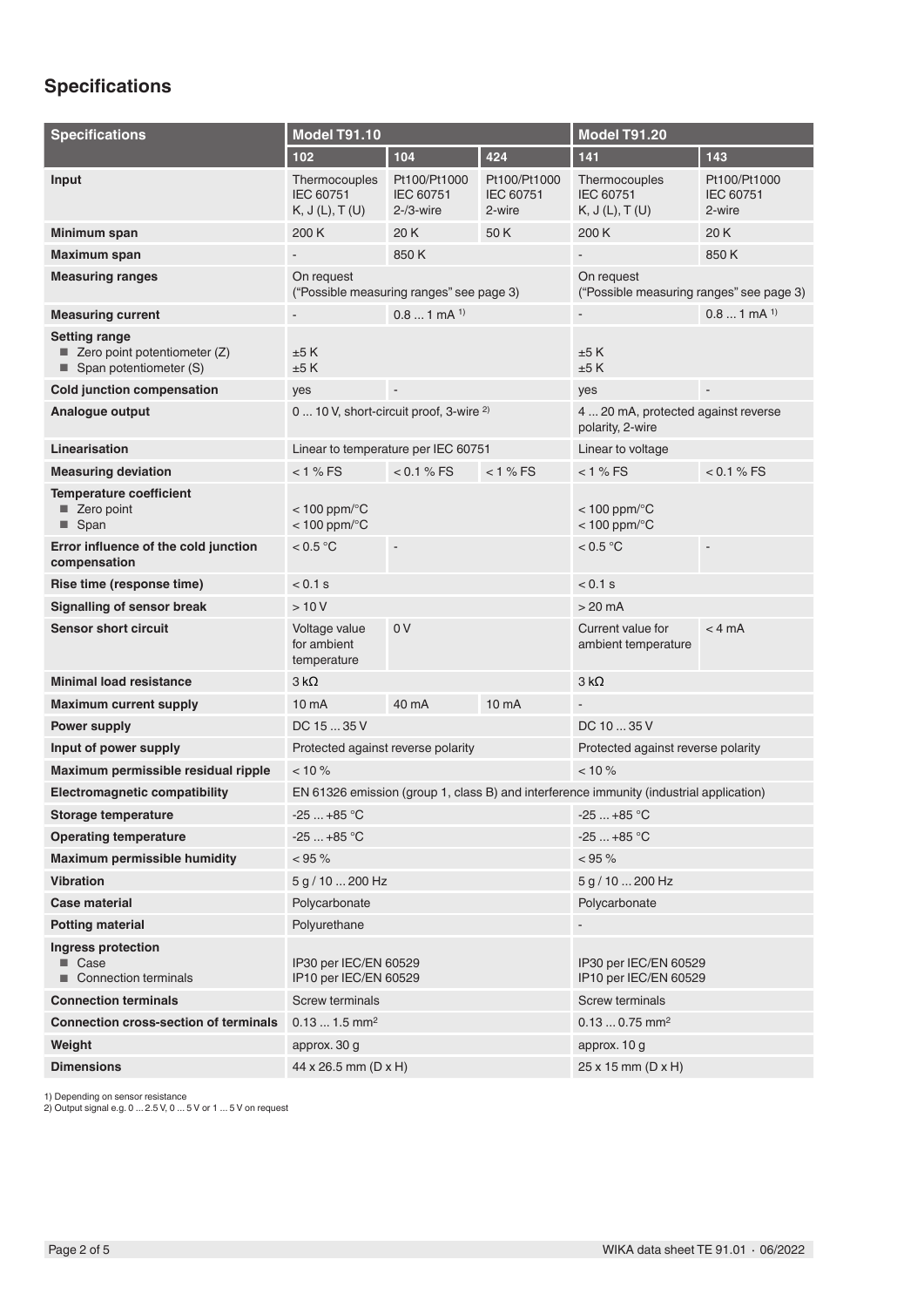#### **Possible measuring ranges**

| Input        | Maximum range in $^{\circ}$ C |                     | Span in K      |                |  |
|--------------|-------------------------------|---------------------|----------------|----------------|--|
|              | Minimum beginning             | <b>Maximum end</b>  | <b>Minimum</b> | <b>Maximum</b> |  |
| <b>Pt100</b> | $-200 °C$                     | $+850 °C$           | 20 K           | 850K           |  |
| Pt1000       | $-200 °C$                     | $+380 °C$           | 20 K           | 400 K          |  |
| TC type T    | $-200 °C$                     | $+400 °C$           | 200 K          | 600 K          |  |
| TC type J    | $-100\,^{\circ}\mathrm{C}$    | +1,200 $^{\circ}$ C | 200 K          | 1,300 K        |  |
| TC type L    | $-200 °C$                     | $+900 °C$           | 200 K          | 1,100 $K$      |  |
| TC type K    | $-200 °C$                     | +1,320 $^{\circ}$ C | 200K           | 1,520 K        |  |
| TC type U    | $-200 °C$                     | $+600 °C$           | 200 K          | 600 K          |  |

C\_102.01

## **Designation of connection terminals**

#### **Model T91.10.102**



#### **Model T91.10.104**



#### **Model T91.10.424**



**Model T91.20.141**



**Model T91.20.143**

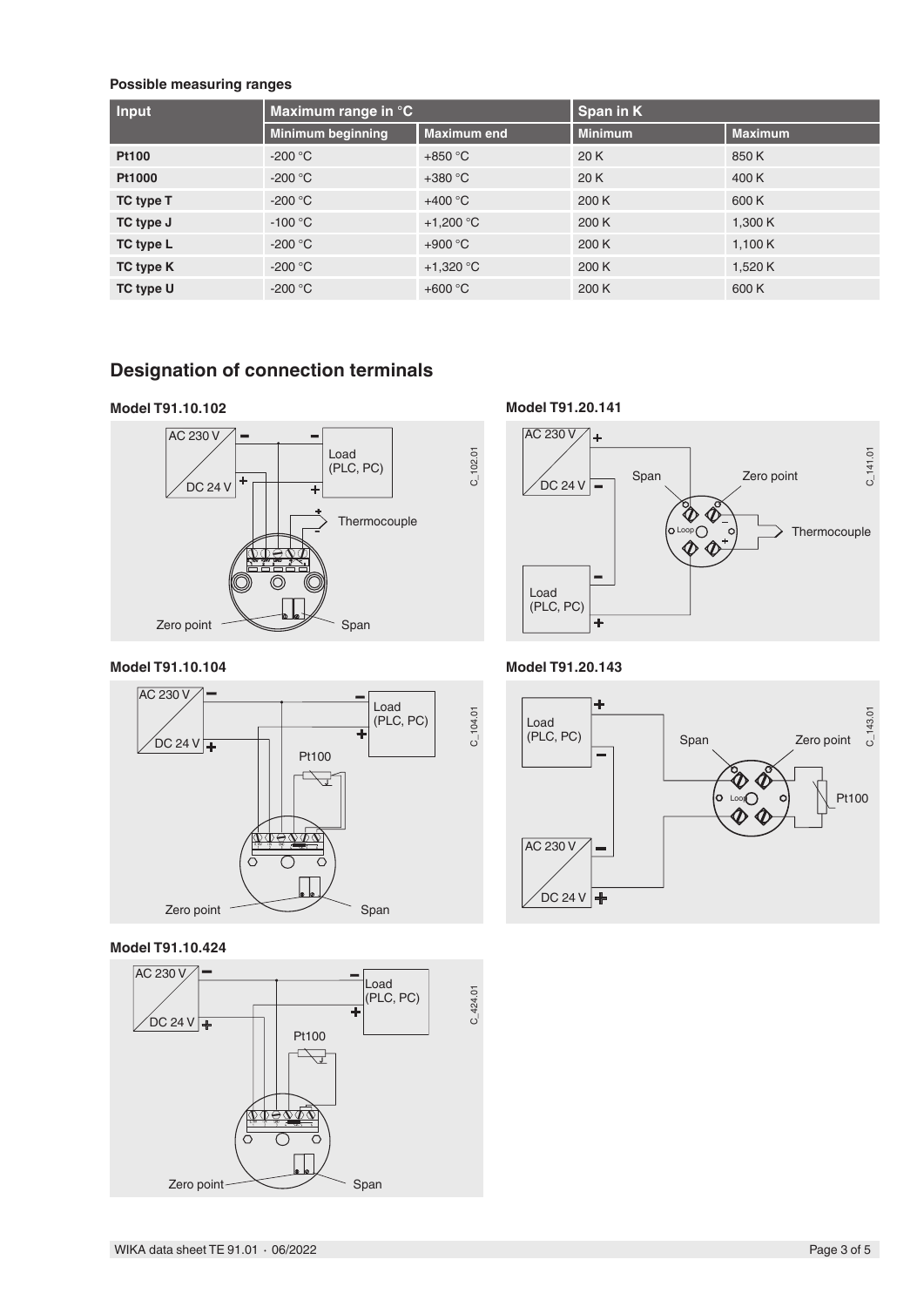## **Dimensions in mm**

### **Models T91.10.102, T91.10.104, T91.10.424**







## **Accessories**

| Model             | <b>Version</b>               | <b>Description</b>                                                                                                                                                              | <b>Dimensions</b>          | Order no. |
|-------------------|------------------------------|---------------------------------------------------------------------------------------------------------------------------------------------------------------------------------|----------------------------|-----------|
| <b>Field case</b> | Plastic (ABS)                | $\blacksquare$ For mounting of a head mounting transmitter<br>Ingress protection: IP65<br>Permissible ambient temperature range: -40  +80 °C<br>With two cable glands M16 x 1.5 | 82 x 80 x 55 mm            | 3301732   |
| <b>Adapter</b>    | Plastic /<br>stainless steel | Suitable for TS 35 per DIN EN 60715 (DIN EN 50022) or<br>TS 32 per DIN EN 50035                                                                                                 | 60 x 20 x 41.6 mm          | 3593789   |
| Adapter           | Steel, tin-plated            | Suitable for TS 35 per DIN EN 60715 (DIN EN 50022)                                                                                                                              | $49 \times 8 \times 14$ mm | 3619851   |

## **Approvals**

| Logo                                  | <b>Description</b>                                              | <b>Country</b>              |
|---------------------------------------|-----------------------------------------------------------------|-----------------------------|
| $\epsilon$                            | <b>EU declaration of conformity</b><br><b>EMC</b> directive     | European Union              |
| EAC                                   | EAC (option)<br>Electromagnetic compatibility                   | Eurasian Economic Community |
| $\left( \bullet \right)$              | <b>GOST</b> (option)<br>Metrology, measurement technology       | Russia                      |
| ၆                                     | <b>KazinMetr (option)</b><br>Metrology, measurement technology  | Kazakhstan                  |
|                                       | <b>MTSCHS (option)</b><br>Permission for commissioning          | Kazakhstan                  |
| $\overline{\textcircled{\textbf{t}}}$ | <b>BelGIM</b> (option)<br>Metrology, measurement technology     | <b>Belarus</b>              |
|                                       | <b>Uzstandard (option)</b><br>Metrology, measurement technology | Uzbekistan                  |